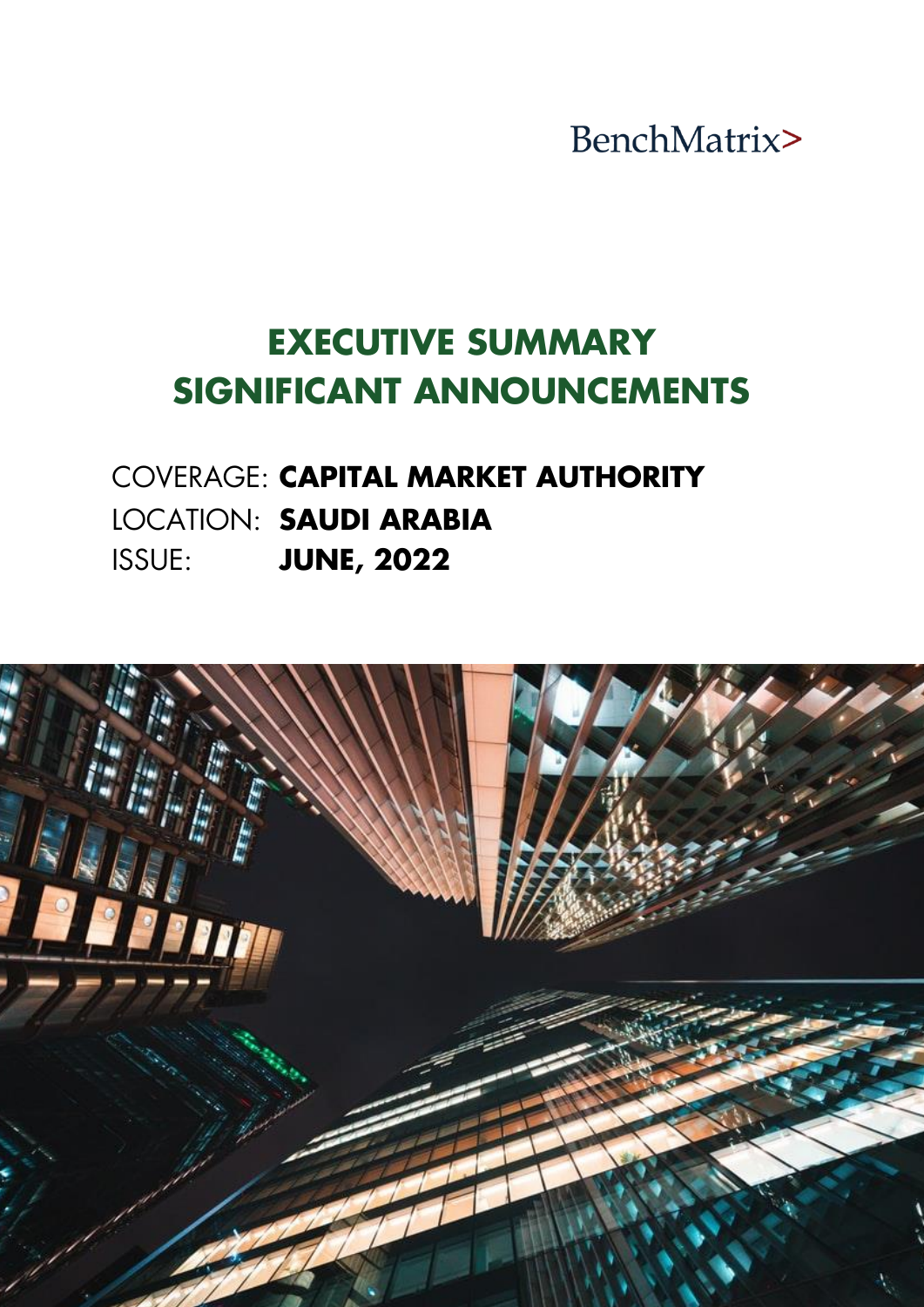# **INTRODUCTION & SUMMARY**

During the month of May 2022, Saudi Arabian Capital Market Authority issued total 13 announcements in the area of capital Market.

A N N O U N C E M E N T S 13

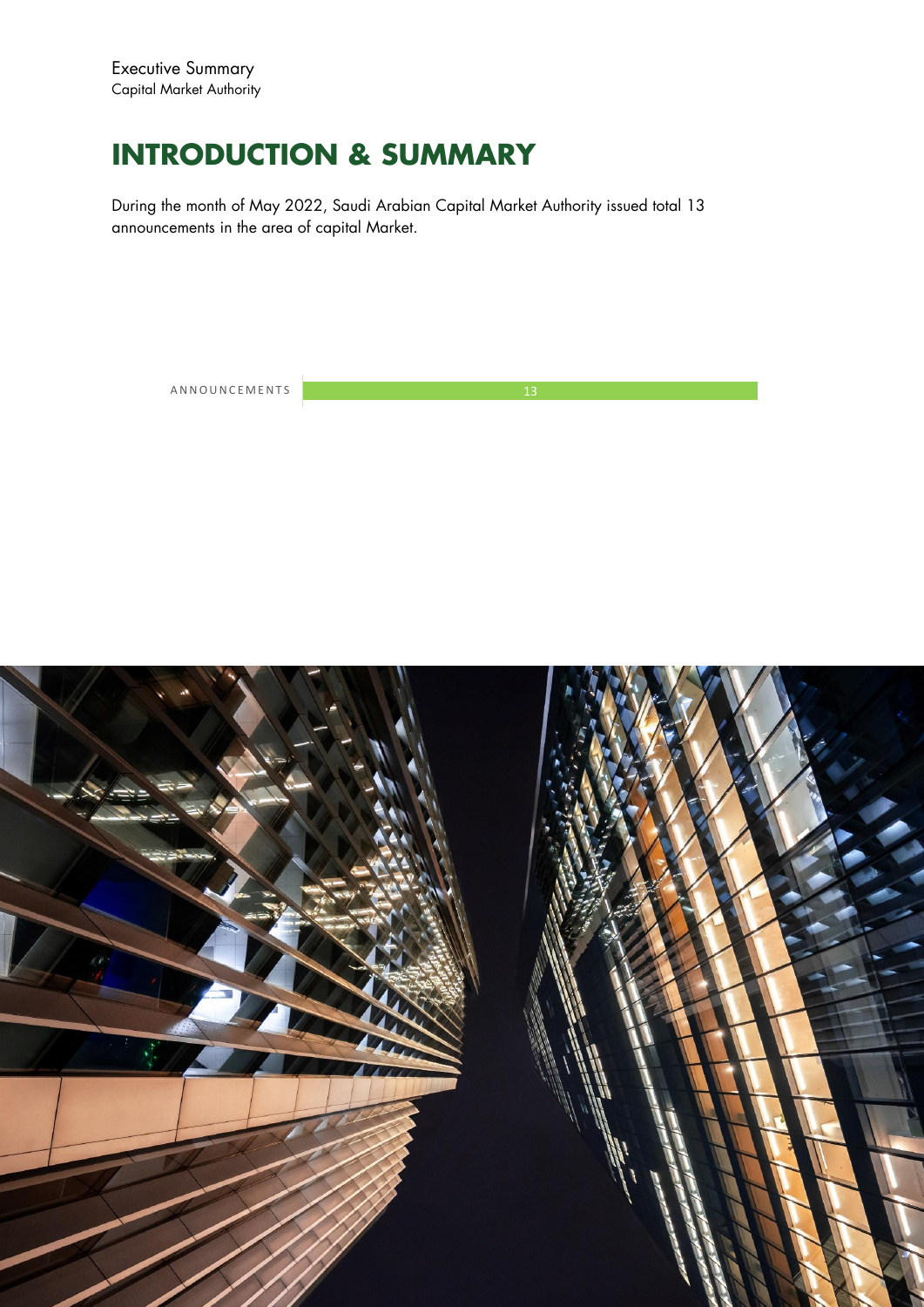# **DETAILS OF ANNOUNCEMENTS**

Key announcements by CMA during the month of May, 2022 are summarized below:

### The Capital Market Authority Approves Naseej International Trading Company's Request to Reduce its Capital dated May 13, 2022

The CMA has approved Naseej International Trading Company's request to reduce its capital from SAR (211,632,010) to SAR (108,973,010), thus reducing the number of shares from (21,163,201) shares to (10,897,301) shares.

This approval is conditional on the Company's extraordinary general assembly approval and completion of the necessary procedures in relation to the applicable regulations. The Company will publish a disclosure document to its shareholders related to the proposed method of capital reduction and the expected effect of such reduction within sufficient time prior to the Extraordinary General Assembly Meeting to enable shareholders to vote on the capital decrease.

The CMA's approval of a particular company's application should never be viewed as an endorsement of the feasibility of the capital decrease. The CMA's approval of a company's application merely means that the regulatory requirements as per the Capital Market Law and its Implementing Regulations have been met.

The Capital Market Authority approves the capital increase request for Al-Hammadi Company for Development and Investment through the issuance of bonus shares dated May 18, 2022

The CMA has approved Al-Hammadi Company for Development and Investment request to increase its capital from SAR (1,200,000,000) to SAR (1,600,000,000) through issuing (1) bonus share for every (3) existing shares owned by the shareholders who are registered in the shareholder's registry at the Security Depository Center as of the closing of the second trading day after the due date.

Such increase will be paid by transferring an amount of SAR (338,059,072) from the "Retained Earnings" account and transferring an amount of (61,940,928) from the "Statutory Reserve" to the Company's capital. Consequently, increasing the Company's outstanding shares from (120,000,000) shares to (160,000,000) shares.

The extraordinary general assembly shall be held within six months from this approval date and the Company should satisfy all regulatory requirements and applicable laws.

## The Capital Market Authority approves the capital increase request for Shatirah House Restaurant Company through the issuance of bonus shares dated May 19, 2022

The CMA has approved Shatirah House Restaurant Company's request to increase its capital from SAR (25,000,000) to SAR (35,000,000) through issuing (2) bonus shares for every (5) existing shares owned by the shareholders who are registered in the shareholder's registry at the Security Depository Center as of the closing of the second trading day after the due date.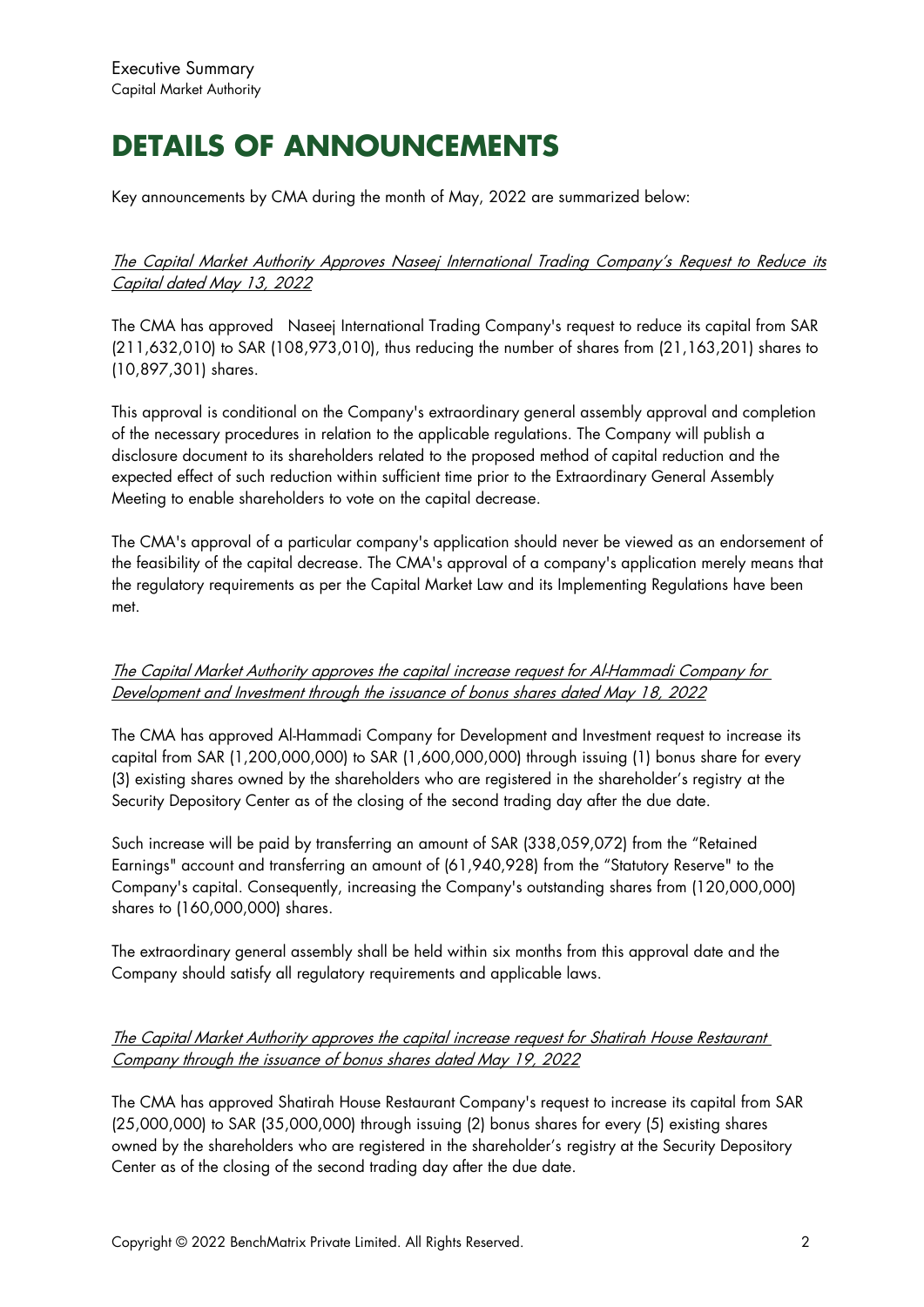Such increase will be paid by transferring an amount of SAR (10,000,000) from "Retained earnings" account to the Company's capital. Consequently, increasing the Company's outstanding shares from (2,500,000) shares to (3,500,000) shares.

The extraordinary general assembly shall be held within six months from this approval date and the Company shall satisfy all regulatory requirements and applicable laws.

# The Capital Market Authority approves Arabia Insurance Cooperative Company's request to increase its capital by way of Rights Issue dated May 23, 2022

The CMA has approved the Arabia Insurance Cooperative Company's request to increase its capital by way of rights issue valued at SAR (265,000,000). The increase will be limited to the shareholders who are registered in the shareholders' registry at the Security Depository Center as of the closing of the second trading day after the extraordinary general assembly meeting.

The offering price and the number of shares offered for subscription will be determined by the Company after market closing of the same day in which the extraordinary general assembly meeting is to be held. The rights issue prospectus will be posted and made available to the public at a later time.

An investment decision based on the Company's board recommendation to increase its capital or the CMA's approval without carefully reading the rights issue prospectus or fully reviewing its content may involve high risk. CMA advise the investors to carefully read the prospectus, which contains detailed information on the Company, the offering and risk factors.

The CMA's approval of the prospectus merely means that the legal requirements as per the Capital Market Law and its Implementing Regulations have been met.

## The Capital Market Authority approves Amana Cooperative Insurance Company's request to increase its capital by way of Rights Issue dated May 23, 2022

The CMA has approved Saudi Real Estate Company's request to increase its capital by way of rights issue valued at SAR (1,593,000,000). The increase will be limited to the shareholders who are registered in the shareholders' registry at the Security Depository Center as of the closing of the second trading day after the extraordinary general assembly meeting.

The offering price and the number of shares offered for subscription will be determined by the Company after market closing of the same day in which the extraordinary general assembly meeting is to be held. The rights issue prospectus will be posted and made available to the public at a later time

An investment decision based on the Company's board recommendation to increase its capital or the CMA's approval without carefully reading the rights issue prospectus or fully reviewing its content may involve high risk. CMA advise the investors to carefully read the prospectus, which contains detailed information on the Company, the offering and risk factors.

The CMA's approval of the prospectus should never be considered as a recommendation to participate in the offer nor invest in the Company's shares. The CMA's approval of the prospectus merely means that the legal requirements as per the Capital Market Law and its Implementing Regulations have been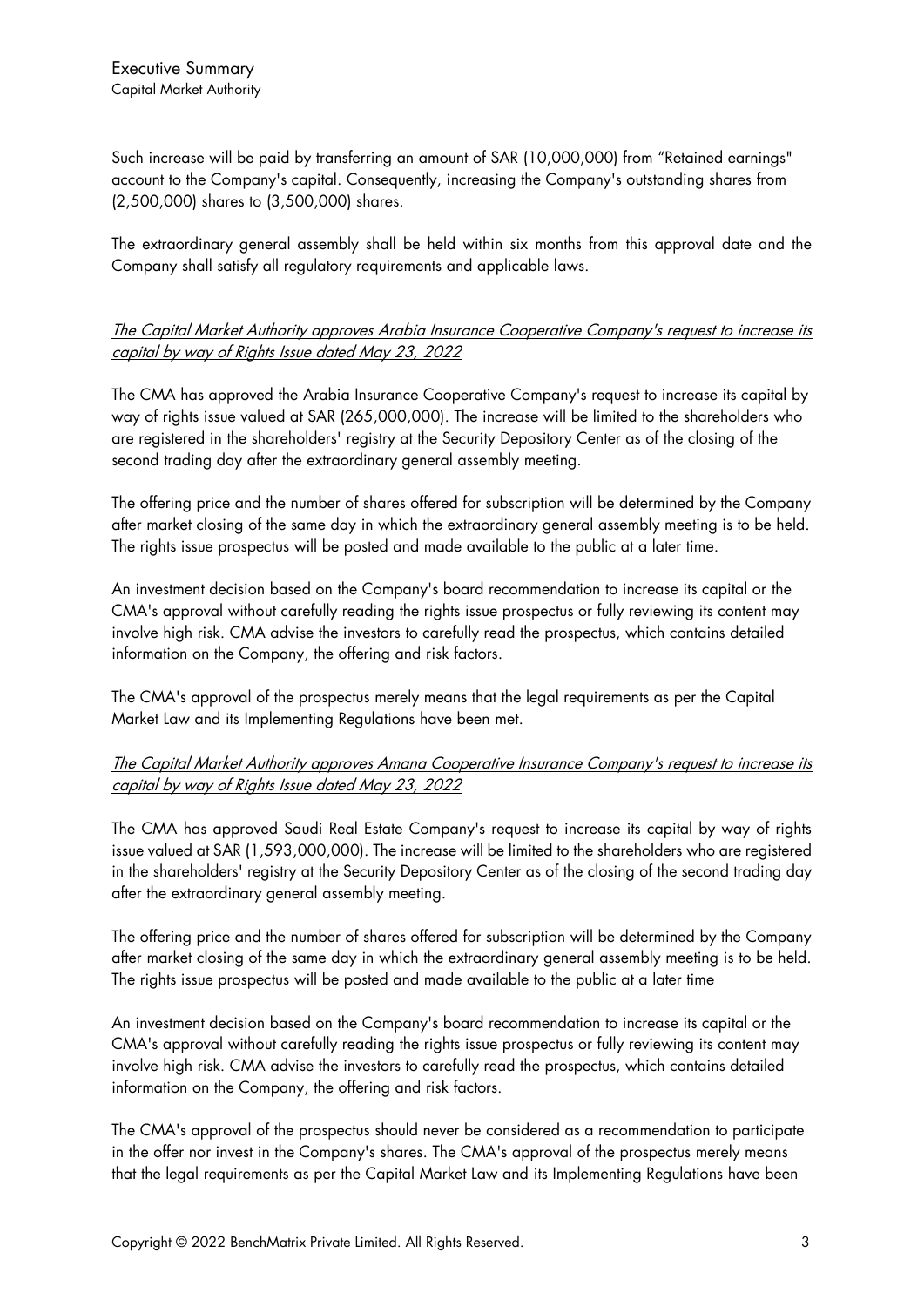met.

# The Capital Market Authority approves the capital increase request for Al Moammar Information System Company through the issuance of bonus shares dated May 24, 2022

The CMA has issued its resolution approving Al Moammar Information System Company's request to increase its capital from SAR (250,000,000) to SAR (300,000,000) through issuing (1) bonus share for every (5) existing shares owned by the shareholders who are registered in the shareholder's registry at the Security Depository Center as of the closing of the second trading day after the due date.

Such increase will be paid by transferring an amount of SAR (5,647,975) from the "Retained earnings" account and SAR (44,352,025) from "Reserve" account to the Company's capital. Consequently, increasing the Company's outstanding shares from (25,000,000) shares to (30,000,000) shares.

The extraordinary general assembly shall be held within six months from this approval date and the company shall satisfy all regulatory requirements and applicable laws.

# The Capital Market Authority announces the delisting of Saudi Indian Company for Cooperative Insurance's securities (Wafa Insurance) dated May 24, 2022

In reference to Saudi Indian Company for Cooperative Insurance's (Wafa Insurance) announcement on the Saudi Stock Exchange (Tadawul) website dated 22/10/1443H corresponding to 23/05/2022G which included the issuance of a decision of the Appeals Chamber of the Commercial Court in Riyadh to support the decision to end the financial restructuring procedure of the company and the opening of the liquidation procedure in accordance with Bankruptcy Law.

The "CMA" issued its resolution to delist of Saudi Indian Company for Cooperative Insurance's securities (Wafa Insurance).

## The Capital Market Authority Announces the Approval on the Registration of shares of Academy of Learning Company for Direct Listing in the Parallel Market dated May, 25, 2022

The Capital Market Authority has approved the Company's application for the registration of its shares for direct listing in the parallel market. Trading these shares will be confined to Qualified Investors. The registration document will be published within sufficient time prior to listing.

Prospective Qualified Investors should conduct their own due diligence on the information disclosed in the registration document.

The CMA's approval on the application should never be considered as a recommendation to invest in the shares of the company. The CMA's approval on the application merely means that the legal requirements as per the Capital Market Law and its Implementing Regulations have been met.

The CMA's approval on the application shall be valid for (6) months from the CMA Board resolution date. The approval shall be deemed cancelled if the listing of the Company's shares is not completed within this period.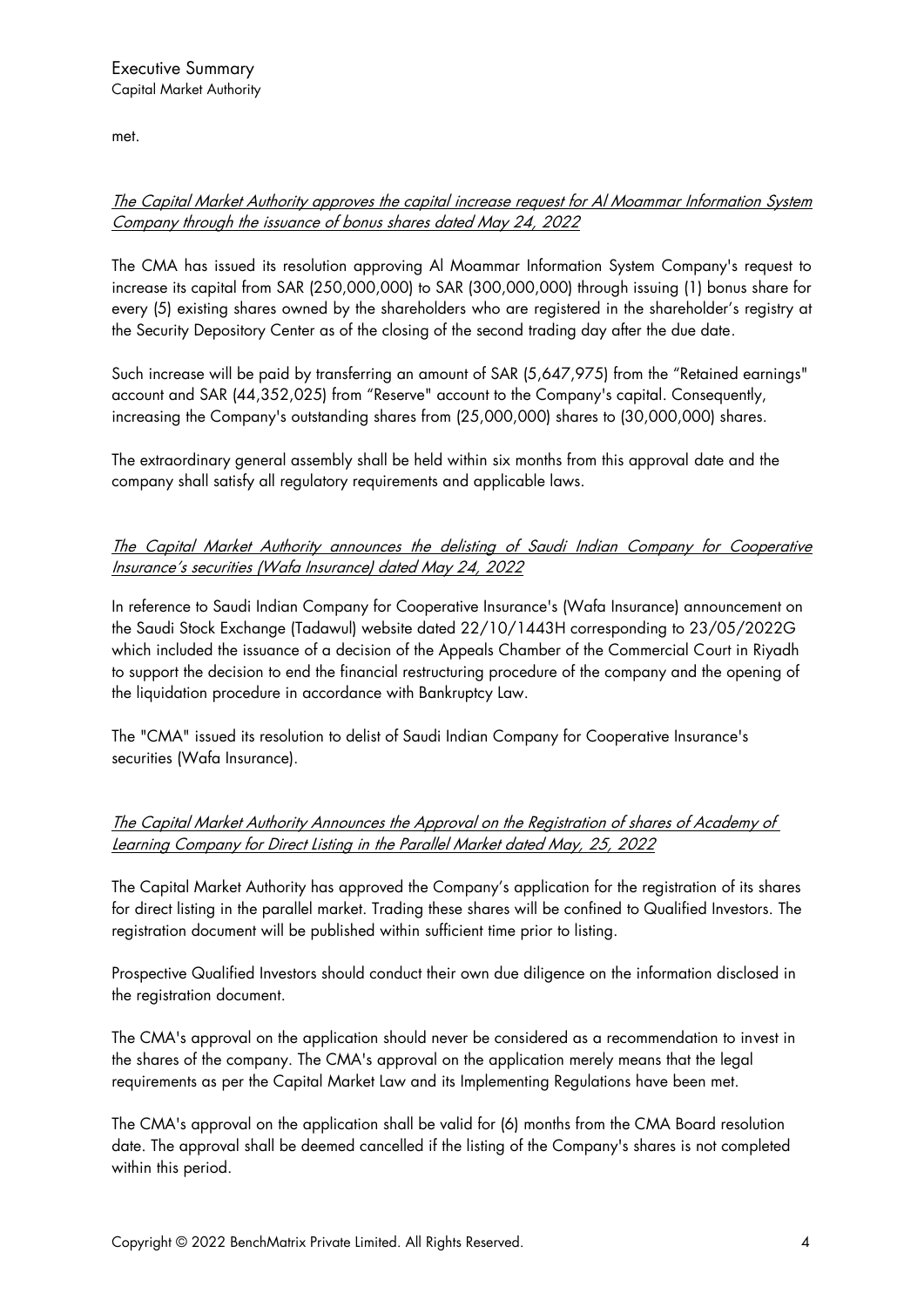# The Capital Market Authority Announces the Approval on the Registration of shares of Keir International Company for Direct Listing in the Parallel Market dated May 25, 2022

The CMA Board has approved Keir International Company's application for the registration of its shares for direct listing in the parallel market. Trading these shares will be confined to Qualified Investors. The registration document will be published within sufficient time prior to listing.

Prospective Qualified Investors should conduct their own due diligence on the information disclosed in the registration document.

The CMA's approval on the application should never be considered as a recommendation to invest in the shares of the company. The CMA's approval on the application merely means that the legal requirements as per the Capital Market Law and its Implementing Regulations have been met.

The CMA's approval on the application shall be valid for (6) months from the CMA Board resolution date. The approval shall be deemed cancelled if the listing of the Company's shares is not completed within this period.

# CMA approves Ataa Educational Company request to increase its capital to acquire Nabaa Educational Company, through its subsidiary Arabian Educational and Training Group Co dated May 25, 2022

The CMA approved the request to increase its capital from SAR (400,000,000) to SAR (420,872,150) by issuing (2,087,215) ordinary shares to acquire Nabaa Educational Company, through its subsidiary Arabian Educational and Training Group Co.

Shareholder circular related Ataa Educational Company capital increase will be published within sufficient time before the Extraordinary General Assembly Meeting. The shareholder circular must include all relevant information that the shareholders need to know before making an informed decision when voting on the capital increase for the purpose described, including the increase in capital and risk factors.

A voting decision without reading the shareholders circular and carefully reviewing its content may involve high risks. The CMA advise the shareholder to carefully read the shareholders circular to be able to reach a proper voting decision.

The CMA's approval of the Company's request to increase its capital should never be considered as an endorsement of the increase in capital for the aforementioned purpose feasibility. The CMA's approval of the application merely means that the legal requirements as per the Capital Market Law and its Implementing Regulations have been met.

## The Capital Market Authority announces the Approval on the Registration and the Initial Public Offering of Naqi Water Company's Shares dated May 25, 2022

The CMA has approved the Naqi Water Company's application for the Registration and the offering of (6,000,000) shares representing (30%) of the Company's share capital. The Company's prospectus will be published within sufficient time prior to the start of the subscription period.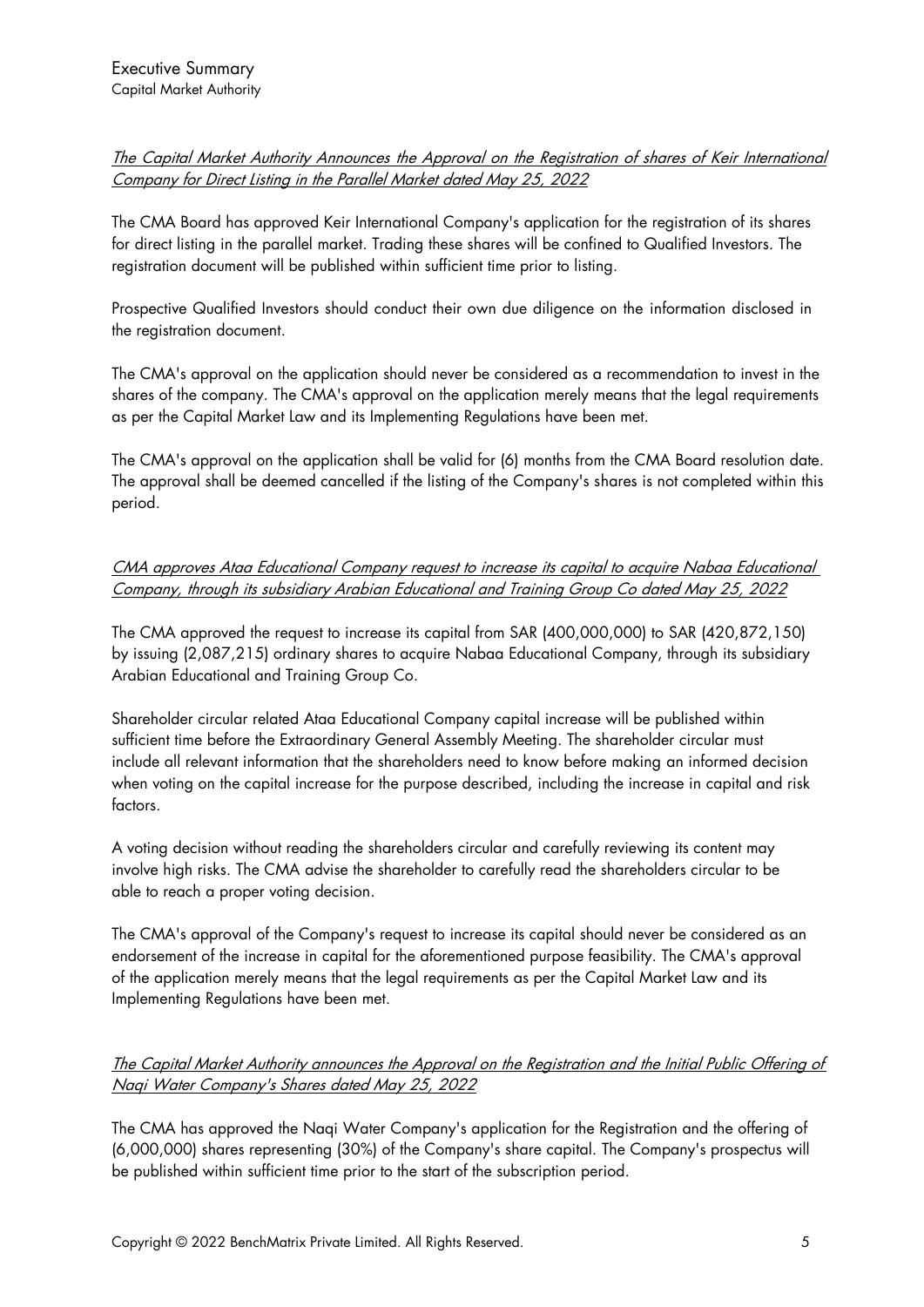The prospectus includes all relevant information that the investor needs to know before making an investment decision, including the Company's financial statements, activities and management.

A subscription decision without reading the prospectus carefully or fully reviewing its content may involve high risk. The CMA advise the investors to carefully read the prospectus, which includes detailed information on the company, the offering and risk factors.

The CMA's approval on the application should never be considered as a recommendation to subscribe in the offering of any specific company. The CMA's approval on the application merely means that the legal requirements as per the Capital Market Law and its Implementing Regulations have been met.

The CMA's approval on the application shall be valid for 6 months from the CMA Board resolution date. The approval shall be deemed cancelled if the offering and listing of the Company's shares are not completed within this period.

#### The Capital Market Authority approves Al Hassan Ghazi Ibrahim Shaker Company's request to increase its capital by way of Rights Issue dated May 25, 2022

The CMA has approved Al Hassan Ghazi Ibrahim Shaker Company's request to increase its capital by way of rights issue valued at SAR (249,000,000). The increase will be limited to the shareholders who are registered in the shareholders' registry at the Security Depository Center as of the closing of the second trading day after the extraordinary general assembly meeting.

The offering price and the number of shares offered for subscription will be determined by the Company after market closing of the same day in which the extraordinary general assembly meeting is to be held. The rights issue prospectus will be posted and made available to the public at a later time.

An investment decision based on the Company's board recommendation to increase its capital or the CMA's approval without carefully reading the rights issue prospectus or fully reviewing its content may involve high risk. The CMA advise the investors to carefully read the prospectus, which contains detailed information on the Company, the offering and risk factors.

The CMA's approval of the prospectus should never be considered as a recommendation to participate in the offer nor invest in the Company's shares. The CMA's approval of the prospectus merely means that the legal requirements as per the Capital Market Law and its Implementing Regulations have been met.

## Announcing the Issuance of CRSD Final Decision Convicting a Violator of the Capital Market Law and its Implementing Regulations dated May 25, 2022

The General Secretariat of the Committees for Resolution of Securities Disputes (GS-CRSD) announces the issuance of the Committee for Resolution of Securities Disputes (CRSD) final decision No. (3737/L/D1/2022) of 1443 H., dated 10/08/1443 H. in the public penal case filed by the Public Prosecution (referred to it by the Capital Market Authority (CMA)) against: Nawaf bin Mohammed bin Jam'an Alsukhaiber Alharbi.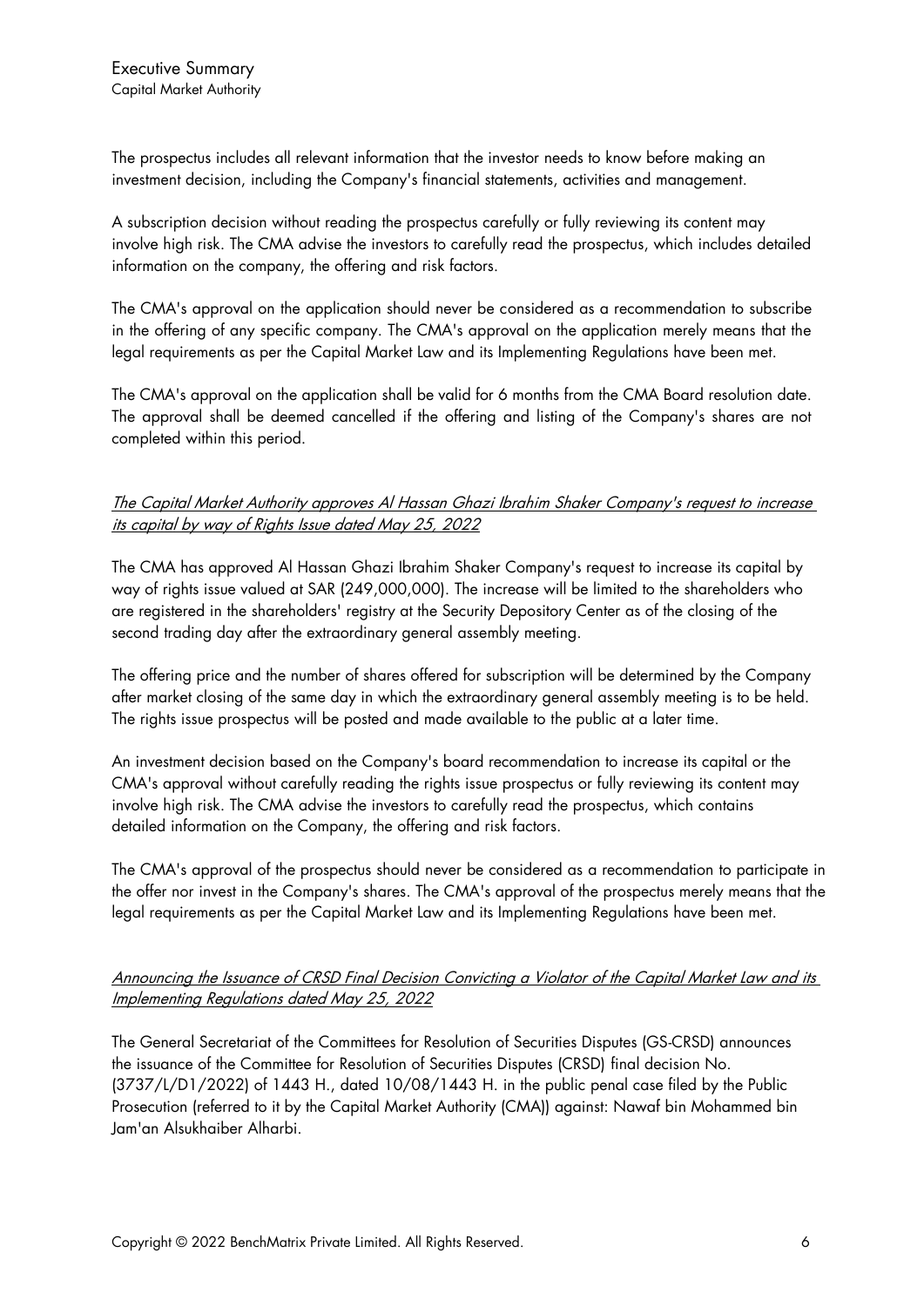The decision concluded with the conviction of the abovementioned individual for violating Article (31) of the Capital Market Law, as well as Article (5) of the Securities Business Regulations by carrying out securities business represented in "Managing" and "Advising" in relation to shares of listed companies in the Saudi Stock Exchange, in return for a percentage of the profits without obtaining a license from the CMA.

The decision included the imposition of a fine upon him amounting to (SR. 100,000).

If any person who has entered into an agreement or contract with the convicted person in relation to these violations is entitled to file a claim with the CRSD to request the rescission of the agreement or contract and the recovery of any money or other property paid or transferred by him/her under the agreement or contract as per Article (60/b) of the Capital Market Law, provided that such claim is preceded by a complaint filed with the CMA in this regard, via the link given in this announcement.

However, the GS-CRSD will announce to the public on its website in case of registering any class action in order to enable the rest of investors who concluded an agreement or contract with the convicted person to apply to the CRSD to join the class action.